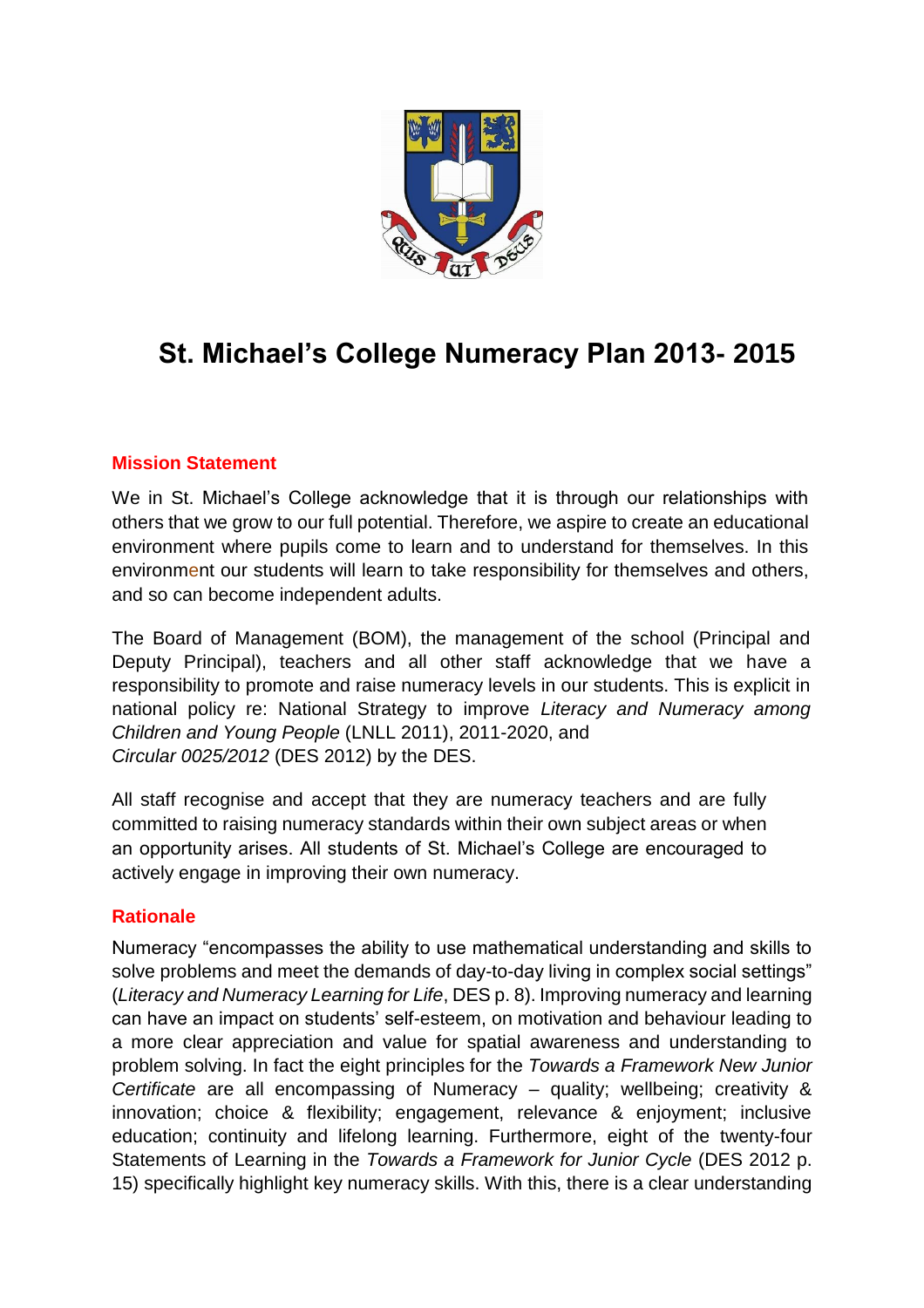by students that numeracy is more than just Maths. It encompasses elements of every school subject and extra-curricular activities and is a key 'life skill' (National Induction Programme for Teachers 2013).

## **AIMS: 2013-2015**

#### **Initiatives**

- Build up the library as a resource and encourage students and teachers to use the library regularly (This is also a key basis of St. Michael's College's Literacy policy).
- Focus on students who are displaying numeracy difficulties. This focus will not negate the school's responsibility to ensure all students attain the highest levels of numeracy. This is a key objective with the delivery of the New Project Maths national curriculum for Junior and Leaving Certificate students.
- Introduce specific learning methodologies focusing on specific skills that highlight the relevance of numeracy to each subject. All subject departments will produce a Numeracy plan within their subject plan. (**See Appendix A & B**).
- Alterations of class white boards to facilitate a greater focus on numeracy in all classes. (Partitioning of while boards with left hand column for one-quarter of board used for this purpose). This best practice has been in place in the school since August 2013 as part of the literacy strategy.
- Integrate Numeracy initiatives into new curriculum such as course work and short courses as proposed in the New Junior Certificate.
- Introduce standardised testing as envisaged in the new Junior Cycle programme from 2014 onwards.
- Provision for staff CPD as offered by Educational Centres and PDST

#### **Special Educational Needs**

St. Michael's College has a team of ten teachers working within this area who strive to deliver the national curriculum and ensure inclusivity for all students. The Board commits to the enhancement of the present structures and fully complies with the legislative requirements as enshrined by EPSEN Act (2004).

Staff Liaise with the Special Needs Coordinator and the Learning Support Teachers and also access on line resources from the SESS (Special Education Supports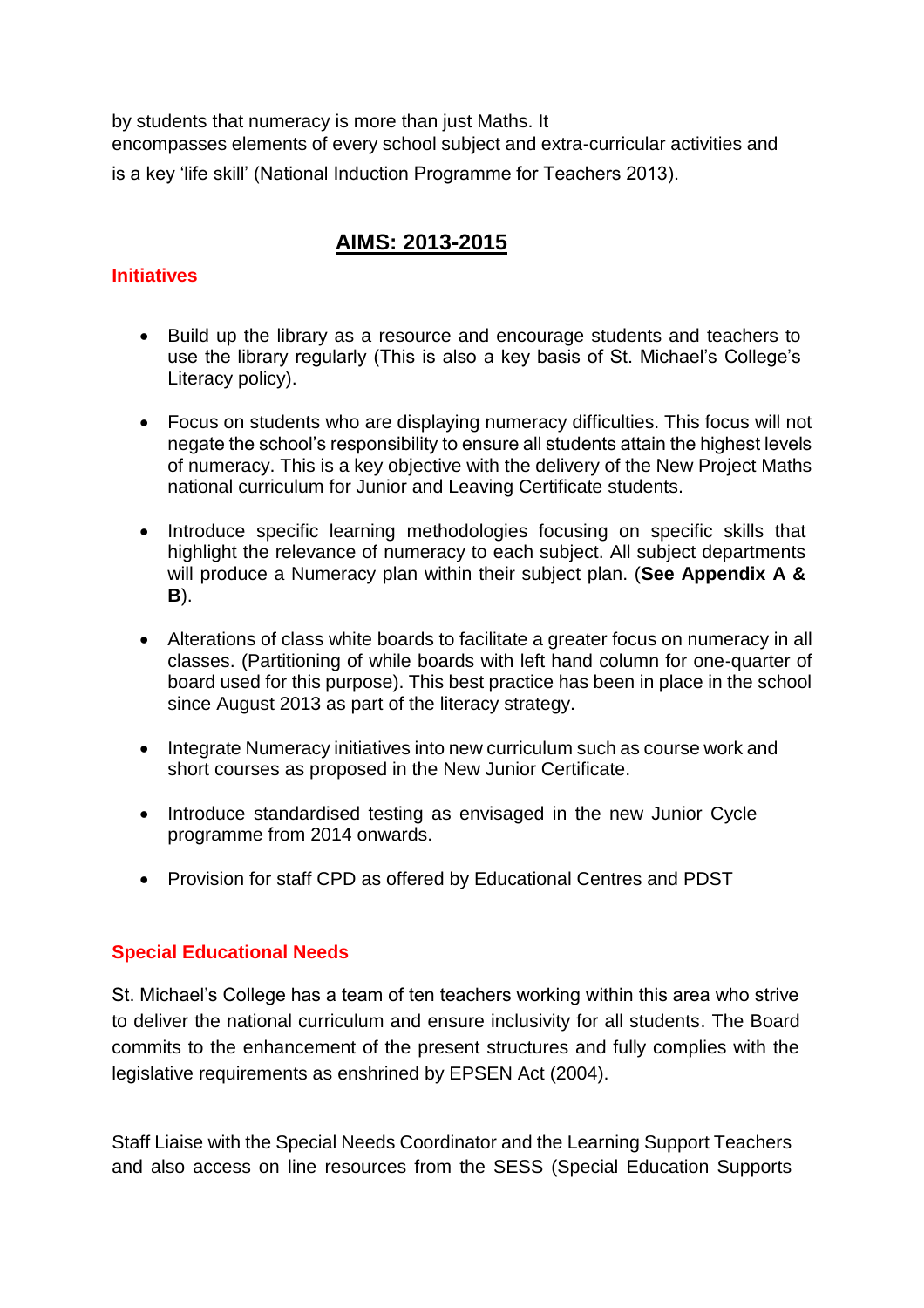Service) website. The College's library is also used as a resource to meet the needs of students having learning difficulties.

#### **School Self Evaluation**

Six Staff committees are in place, since December 2013 looking at all areas of school policy – New Junior Certificate Framework, Ethos, Communications, ICT, Discipline/Behaviour, Literacy and Numeracy. These meetings are chaired by WSPD coordinator.

#### **FOCUS/TARGET GROUP**

### **The Numeracy Committee is working under the following assumption and context:**

It was felt by the Committee members that students and society at large, often have a misunderstanding of what Numeracy is. This Committee welcomes the Department of Education and Skills initiative as it highlights the relevance that 'numbers' have for everybody thus the need to visualise this relevancy more within the school.

The Committee recognised that as some students within the school require greater attention and assistance and this is where priority of the school's first Numeracy policy, 2013 – 2015 will be focused.

#### **Short-term plan (2013-2014)**

- Encourage all subject departments and teachers to devise a Numeracy policy cognisant of their own subject requirements and specifications.
- Subject Departments to allocate budgets for the purchasing of posters and other necessary resources specific to their subjects promoting Numeracy.
- Committee to liaise with Maths Department or individual Maths teachers, if possible, for professional assistance.
- Subject departments to look at their streaming and differentiation policies to ensure that weaker and stronger students are fully included within numeracy strategy.
- Included in all subject planning there will be numeracy objectives and assessments therein.